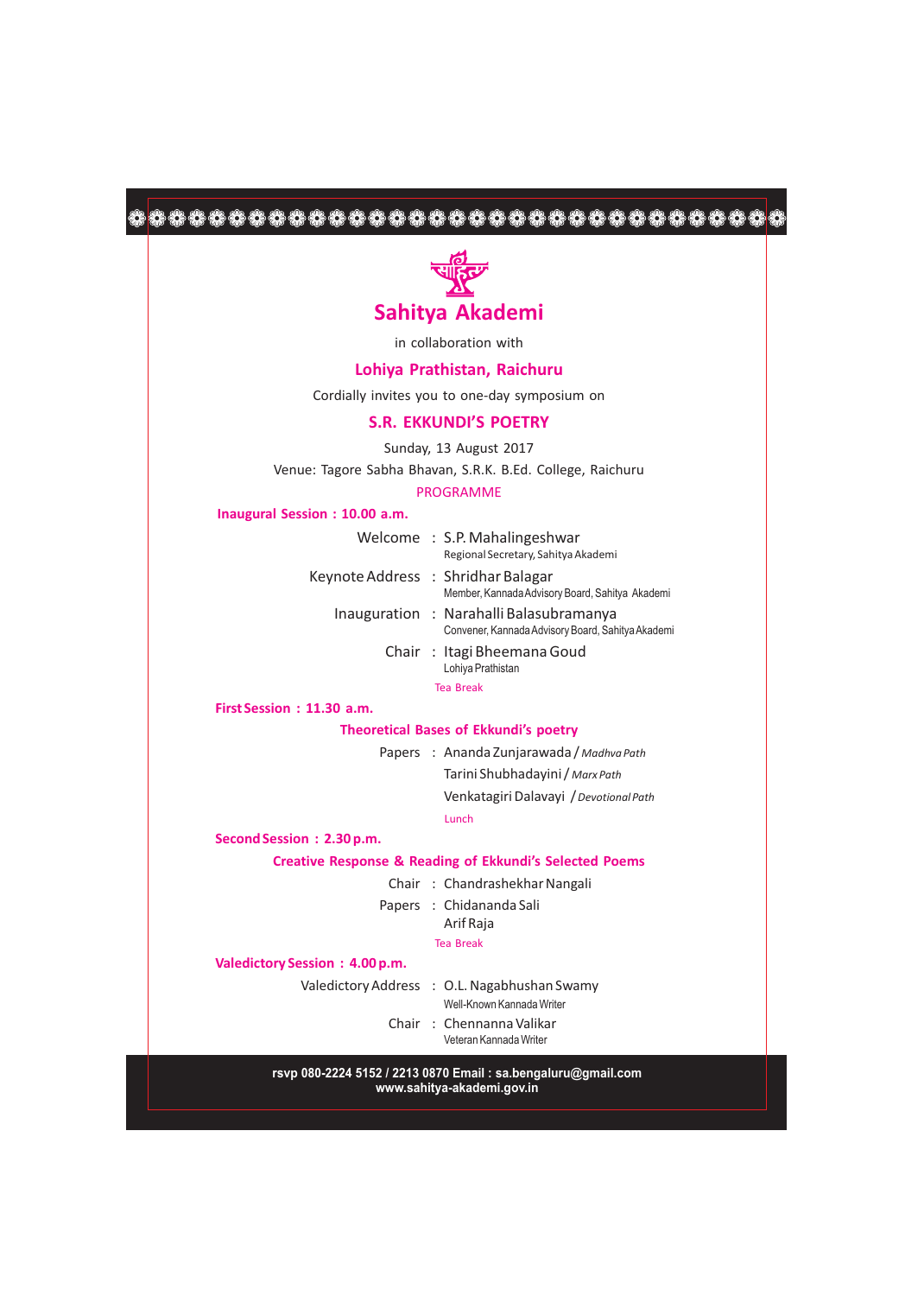| ಸಾಹಿತ್ಯ ಅಕಾದೆಮಿ                                                          |  |
|--------------------------------------------------------------------------|--|
| ಮತ್ತು                                                                    |  |
| ಲೋಹಿಯಾ ಪ್ರತಿಷ್ಠಾನ, ರಾಯಚೂರು                                               |  |
| ಇವುಗಳ ಸಂಯುಕ್ತ ಆಶ್ರಯದಲ್ಲಿ                                                 |  |
| ಸು.ರಂ. ಎಕ್ಕುಂಡಿಯವರ ಕಾವ್ಯಾವಲೋಕನ                                           |  |
| ಒಂದು ದಿನದ ವಿಚಾರ ಗೋಷ್ಠಿಗೆ ತಮಗೆಲ್ಲರಿಗೂ ಆತ್ಮೀಯ ಸ್ವಾಗತ                       |  |
| ಭಾನುವಾರ, 13 ಆಗಸ್ಟ್, 2017                                                 |  |
| ಸ್ಥಳ: ಠಾಗೋರ್ ಸಭಾಭವನ, ಎಸ್.ಆರ್.ಕೆ. ಬಿ.ಎಡ್. ಕಾಲೇಜ್, ರಾಯಚೂರು                 |  |
| ಕಾರ್ಯಕ್ರಮ                                                                |  |
| ಉದ್ಘಾಟನೆ : ಬೆಳಗ್ಗೆ 10.00                                                 |  |
| ಸ್ತಾಗತ : ಎಸ್.ಪಿ. ಮಹಾಲಿಂಗೇಶ್ರರ                                            |  |
| ಪ್ರಾದೇಶಿಕ ಕಾರ್ಯದರ್ಶಿ, ಸಾಹಿತ್ಯ ಅಕಾದೆಮಿ                                    |  |
| ಆಶಯ ನುಡಿ :  ಶ್ರೀಧರ ಬಳಗಾರ                                                 |  |
| ಸದಸ್ಯರು, ಕನ್ನಡ ಸಲಹಾ ಮಂಡಳಿ, ಸಾಹಿತ್ಯ ಅಕಾದೆಮಿ                               |  |
| ಉದ್ಘಾಟನೆ : ನರಹಳ್ಳಿ ಬಾಲಸುಬ್ರಹ್ಮಣ್ಯ                                        |  |
| ಸಂಚಾಲಕರು, ಕನ್ನಡ ಸಲಹಾ ಮಂಡಳಿ, ಸಾಹಿತ್ಯ ಆಕಾದೆಮಿ<br>ಅಧ್ಯಕ್ಷತೆ : ಇಟಗಿ ಭೀಮನ ಗೌಡ |  |
| ಲೋಹಿಯಾ ಪ್ರತಿಷ್ಠಾನ                                                        |  |
| ಚಹಾ ವಿರಾಮ                                                                |  |
| ಗೋಷ್ಠಿ ಒಂದು : ಬೆಳಗ್ಗೆ 11.30                                              |  |
| ಎಕ್ಕುಂಡಿಯವರ ಕಾವ್ಯದ ಸೈದ್ಧಾಂತಿಕ ನೆಲೆಗಳು                                    |  |
| ಪ್ರಬಂಧ ಮಂಡನೆ : ಆನಂದ ಝುಂಜರವಾಡ / ಮಧ್ವ ಮಾರ್ಗ                                |  |
| ತಾರಿಣಿ ಶುಭದಾಯಿನಿ / ಮಾರ್ಕ್ಸ್ ಮಾರ್ಗ                                        |  |
| ವೆಂಕಟಗಿರಿ ದಳವಾಯಿ / ಭಕ್ತಿ ಮಾರ್ಗ                                           |  |
| ಭೋಜನ ವಿರಾಮ                                                               |  |
| ಗೋಷ್ಠಿ ಎರಡು : ಮಧ್ಯಾಹ್ನ 2.00                                              |  |
| ಎಕ್ಕುಂಡಿಯವರ ಆಯ್ದ ಕವನಗಳ ಓದು ಮತ್ತು ಸ್ಪಂದನ                                  |  |
| ಅಧ್ಯಕ್ಷತೆ : ಚಂದ್ರಶೇಖರ ನಂಗಲಿ                                              |  |
| ಸ್ಪಂದನ: ಚಿದಾನಂದ ಸಾಲಿ                                                     |  |
| ಆರಿಫ್ ರಾಜಾ                                                               |  |
| ಚಹಾ ವಿರಾಮ                                                                |  |
| ಸಮಾರೋಪ ಸಮಾರಂಭ : ಸಂಜೆ 4.00                                                |  |
| ಸಮಾರೋಪ ನುಡಿ : ಓ.ಎಲ್. ನಾಗಭೂಷಣ ಸ್ವಾಮಿ                                      |  |
| ಪ್ರಮುಖ ಕನ್ನಡ ಲೇಖಕರು<br>ಅಧ್ಯಕ್ಷತೆ : ಚೆನ್ನಣ್ಣ ವಾಲೀಕಾರ                      |  |
| ಹಿರಿಯ ಕನ್ನಡ ಲೇಖಕರು                                                       |  |
| rsvp 080-2224 5152 / 2213 0870 Email: sa.bengaluru@gmail.com             |  |

52 / 2213 0870 Email : sa.beng.<br>www.sahitya-akademi.gov.in